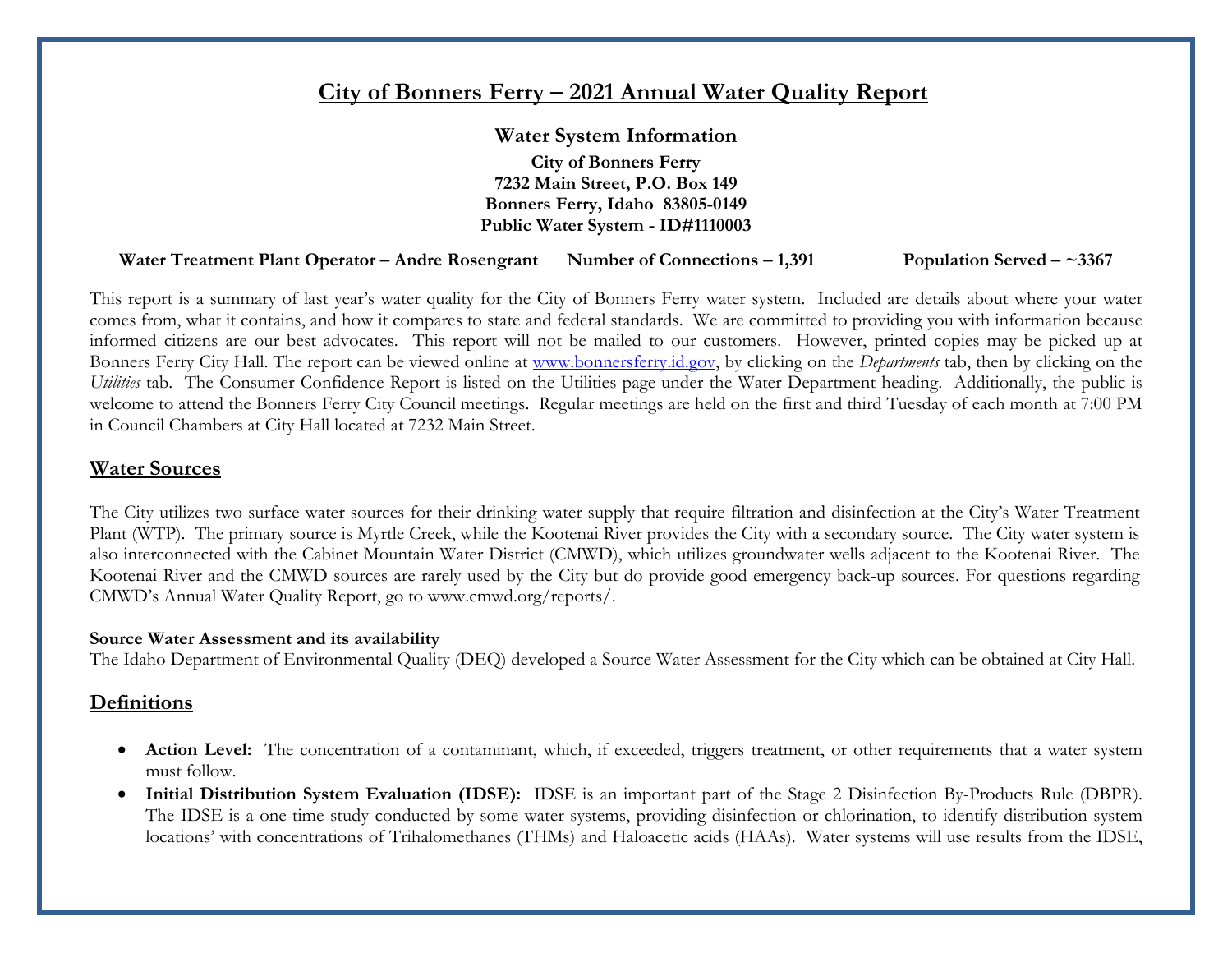in conjunction with their Stage 1 DBPR compliance monitoring data, to select monitoring locations for Stage 2 DBPR. Not all water systems were required to perform an IDSE.

- **Maximum Contamination Level (MCL):** The highest level of a contaminant that is allowed in drinking water. MCLs are set as close to the MCLGs as feasible using the best available treatment technology.
- **Maximum Contamination Level Goal (MCLG):** The level of a contaminant in drinking water below which there is no known or expected risk to health. MCLGs allow for a margin of safety.
- **Maximum Residual Disinfectant Level (MRDL):** The highest level of disinfectant allowed in drinking water. There is convincing evidence that addition of a disinfectant is necessary for control of microbial contaminants.
- **Maximum Residual Disinfectant Level Goal (MRDLG):** The level of a drinking water disinfectant below which there is no known or expected risk to health. MRDLGs do not reflect the benefits of the use of disinfectants to control microbial contamination.
- **NTU** Nephelometric Turbidity Unit, an increment of turbidity measurement
- **ppb –** Parts per billion; also equivalent ug/L
- **ppm –** Parts per million; also equivalent to mg/L
- **Treatment Technique:** A required process intended to reduce the level of a contaminant in drinking water.
- **Turbidity** A measure of water clarity

### **Health Information**

Some people may be more vulnerable to contaminants in drinking water than the general population. Immuno-compromised persons such as persons with cancer undergoing chemotherapy, persons who have undergone organ transplants, people with HIV/AIDS or other immune system disorders, some elderly, and infants can be particularly at risk from infections or other health issues. These people should seek advice about drinking water from their health care providers. The Environmental Protection Agency (EPA)/Centers for Disease Control and Prevention (CDC) guidelines on appropriate means to lessen the risk of infection by Cryptosporidium and other microbial contaminants are available from the Safe Drinking Water Hotline at 1-800-426-4791 or http://www.epa.gov/safewater/hotline/.

Drinking water, including bottled water, may reasonably be expected to contain at least small amounts of some contaminants. The presence of contaminants does not necessarily indicate that water poses a health risk. More information about contaminants and potential health effects can be obtained by calling the EPA's Safe Drinking Water Hotline at 1-800-426-4791 or [http://www.epa.gov/safewater/hotline/.](http://www.epa.gov/safewater/hotline/)

In order to ensure that tap water is safe to drink, the EPA prescribes regulations which limit the amount of certain contaminants in water provided by public water systems. Food and Drug Administration (FDA) regulations establish limits for contaminants in bottled water which must provide the same protection for public health.

**Contaminants that may be present in source water before we treat it include:**

• **Microbial contaminants**, such as viruses and bacteria, which may come from sewage treatment plants, septic systems, agricultural livestock operations, and wildlife.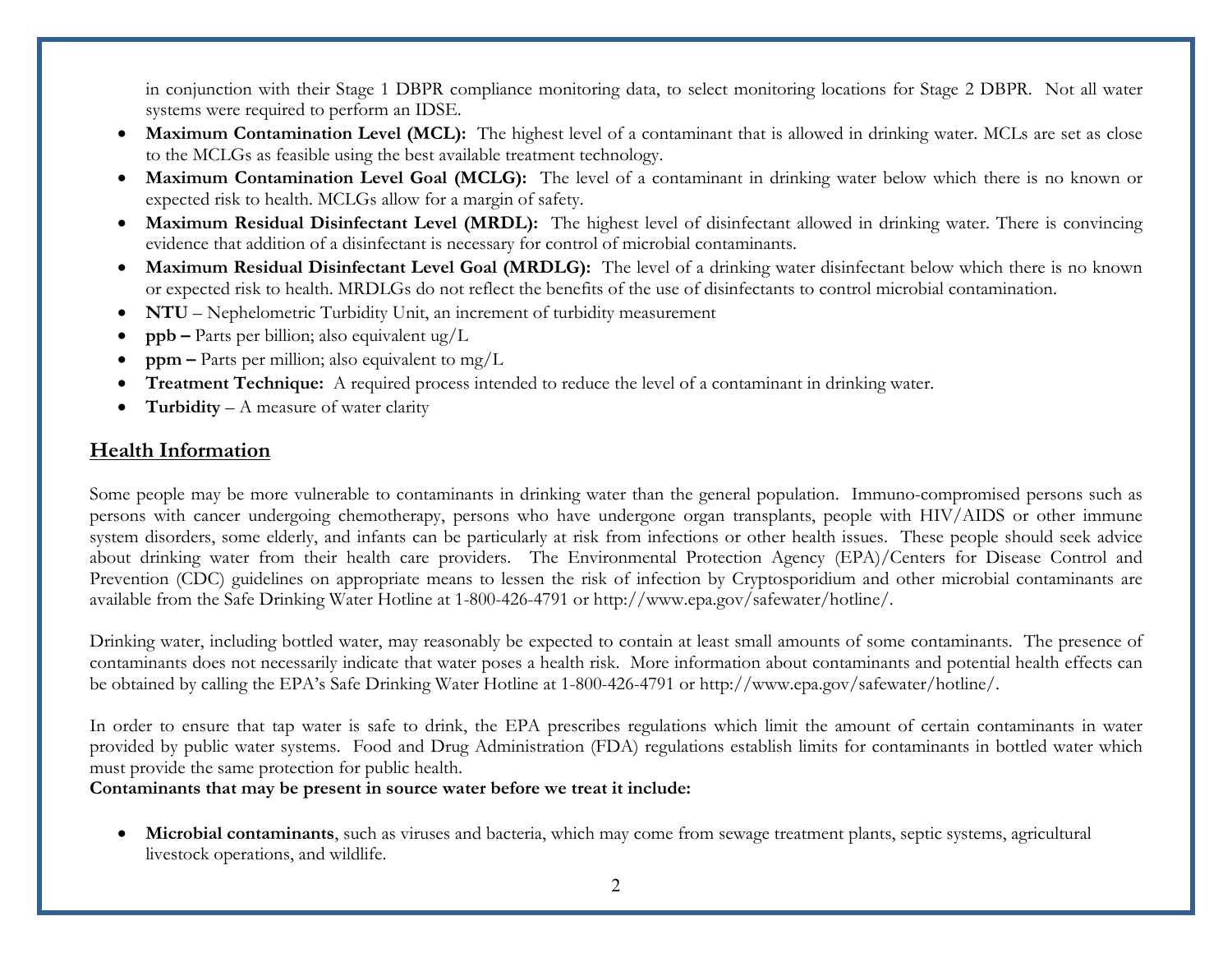- **Inorganic contaminants**, such as salts and metals, which can be naturally-occurring or result from urban storm water runoff, industrial, or domestic wastewater discharges, oil and gas production, mining, or farming.
- **Pesticides and herbicides**, which may come from a variety of sources such as agriculture, urban storm water runoff, and residential uses.
- **Organic chemical contaminants**, including synthetic and volatile organic chemicals, which are by-products of industrial processes and petroleum production, and also can come from gas stations, urban storm water runoff, and septic systems.
- **Radioactive contaminants**, which can be naturally-occurring or be the result of oil and gas production and mining activities.

### **Level of Detected Contaminants and Associated Health Effect Language**

The presence of contaminants in the water does not necessarily indicate that the water poses a health risk. Unless otherwise noted, the data presented in this table is from testing done in the calendar year of the report. In order to ensure that tap water is safe to drink, EPA prescribes regulations which limit the amount of certain contaminants in water provided by public water systems.

## **Level of Detected Chemical and Radiological Contaminants and Associated Health Effects Language**

Unless otherwise noted, the data presented in this water quality table is from testing performed (January 1, 2013 - December 31, 2013).

| Contaminant                                   | <b>Violation</b><br>(Y/N) | <b>MCL</b> | <b>MCLG</b> | Lowest<br>Level<br>Detected | Highest<br>Level<br>Detected | Date<br><b>Tested</b> | <b>Typical Source of</b><br>Contamination                                                                                        | <b>Health Effects Language</b>                                                                                                                                                                                                                      |  |
|-----------------------------------------------|---------------------------|------------|-------------|-----------------------------|------------------------------|-----------------------|----------------------------------------------------------------------------------------------------------------------------------|-----------------------------------------------------------------------------------------------------------------------------------------------------------------------------------------------------------------------------------------------------|--|
| <b>Chemical and Radiological Contaminants</b> |                           |            |             |                             |                              |                       |                                                                                                                                  |                                                                                                                                                                                                                                                     |  |
| Arsenic (ppb)                                 | N                         | 10         | $\theta$    | < 0.00300                   | < 0.00300                    | 3/6/19                | Erosion<br>natural<br>οt<br>deposits; Runoff from<br>orchards; Runoff from<br>glass and electronics<br>production wastes.        | Some people who drink water<br>containing arsenic in excess of the<br>MCL over many<br>years could<br>skin<br>damage<br>experience<br><b>or</b><br>problems with their circulatory<br>system, and may have an increased<br>risk of getting cancer.  |  |
| Nitrate (ppm)                                 | N                         | 10         | 10          | < 0.05                      | 1.67                         | 08/31/21              | fertilizer<br>Runoff<br>from<br>Leaching<br>from<br>use;<br>tanks,<br>septic<br>sewage;<br>of<br>Erosion<br>natural<br>deposits. | Infants below the age of six<br>drink<br>months<br>who<br>water<br>containing nitrate in excess of the<br>MCL could become seriously ill<br>and, if<br>untreated,<br>die.<br>may<br>Symptoms include shortness of<br>breath and blue baby syndrome. |  |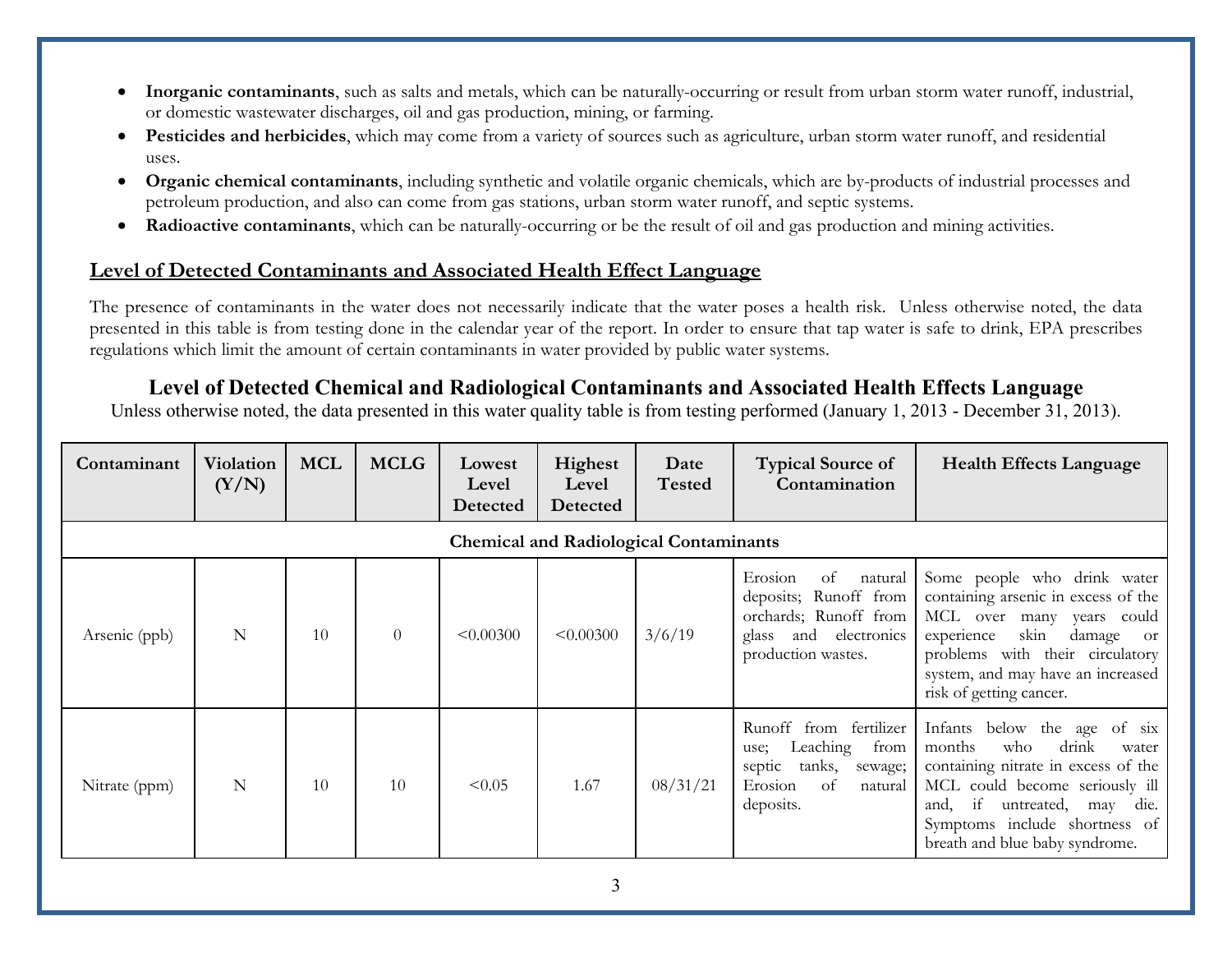### **Disinfection and Disinfection Byproducts**

The City of Bonners Ferry uses chlorine as a disinfectant. Although chlorine quickly kills most bacteria, it is less effective against organisms such as viruses and parasites. For this reason, water needs to mix with chlorine for a longer time period to kill such organisms. The amount of time necessary, or the contact time, depends on the amount of disinfectant in the water and the temperature of the water. We routinely monitor for disinfectant residual in the distribution system. This measurement tells us whether we are effectively disinfecting the water supply. Disinfectant residual is the amount of chlorine or related disinfectant present in the. pipes of the distribution system. If the amount of disinfectant is too low, organisms could grow in the pipes.

### **Maximum Residual Disinfectant Level:**

| Contaminant    | Violation<br>(Y/N) | <b>MCL</b>           | <b>MCLG</b>   | Highest<br>Level<br>Detected | Running<br>Annual<br>Average | Sample<br>Frequency | <b>Typical Source of Contamination</b>  |
|----------------|--------------------|----------------------|---------------|------------------------------|------------------------------|---------------------|-----------------------------------------|
| Chlorine (ppm) | N                  | <b>MRDL</b><br>$= 4$ | MRDLG<br>$=4$ | 2.00                         | .88                          | Continuous          | Water additive used to control microbes |

To meet the Safe Drinking Water Act the City uses chlorine to disinfect your water. However this also produces disinfection by-products that may be harmful when consumed at elevated quantities over extended periods of time. There are 3 separate sampling sites the city uses.

#### **Disinfection Byproducts**

| Contaminant                                                                                  | Violation<br>(Y/N) | <b>MCL</b> | <b>MCLG</b>                                         | Highest<br>Level<br>Detected | <b>Locational Running</b><br><b>Annual Average</b> | Range                          | <b>Typical Source of Contamination</b>    |
|----------------------------------------------------------------------------------------------|--------------------|------------|-----------------------------------------------------|------------------------------|----------------------------------------------------|--------------------------------|-------------------------------------------|
| Total<br>Trihalomethanes<br>(ppb)                                                            | N<br>N             | 80         | n/a                                                 | 72.4<br>34.3                 | Site $1 - 56.2$<br>Site $2 - 24.9$                 | $40.1 - 72.4$<br>$20.8 - 34.3$ | By product of drinking water chlorination |
| Haloacetic Acid<br>Group 5<br>(ppb)<br>$C_{\text{to}}$ 1 $V_{\text{co}}$ tone $T_{\text{w}}$ | N<br>N             | 60         | n/a<br>$C_{\text{to}} \Omega C_{\text{tot}}$ L[all] | 44.0<br>29.7                 | Site $1 - 28.1$<br>Site $2 - 21.6$                 | $17.8 - 44.0$<br>$17.8 - 29.7$ | By product of drinking water chlorination |

Site 1-Kootenai Tribe Site 2-City Hall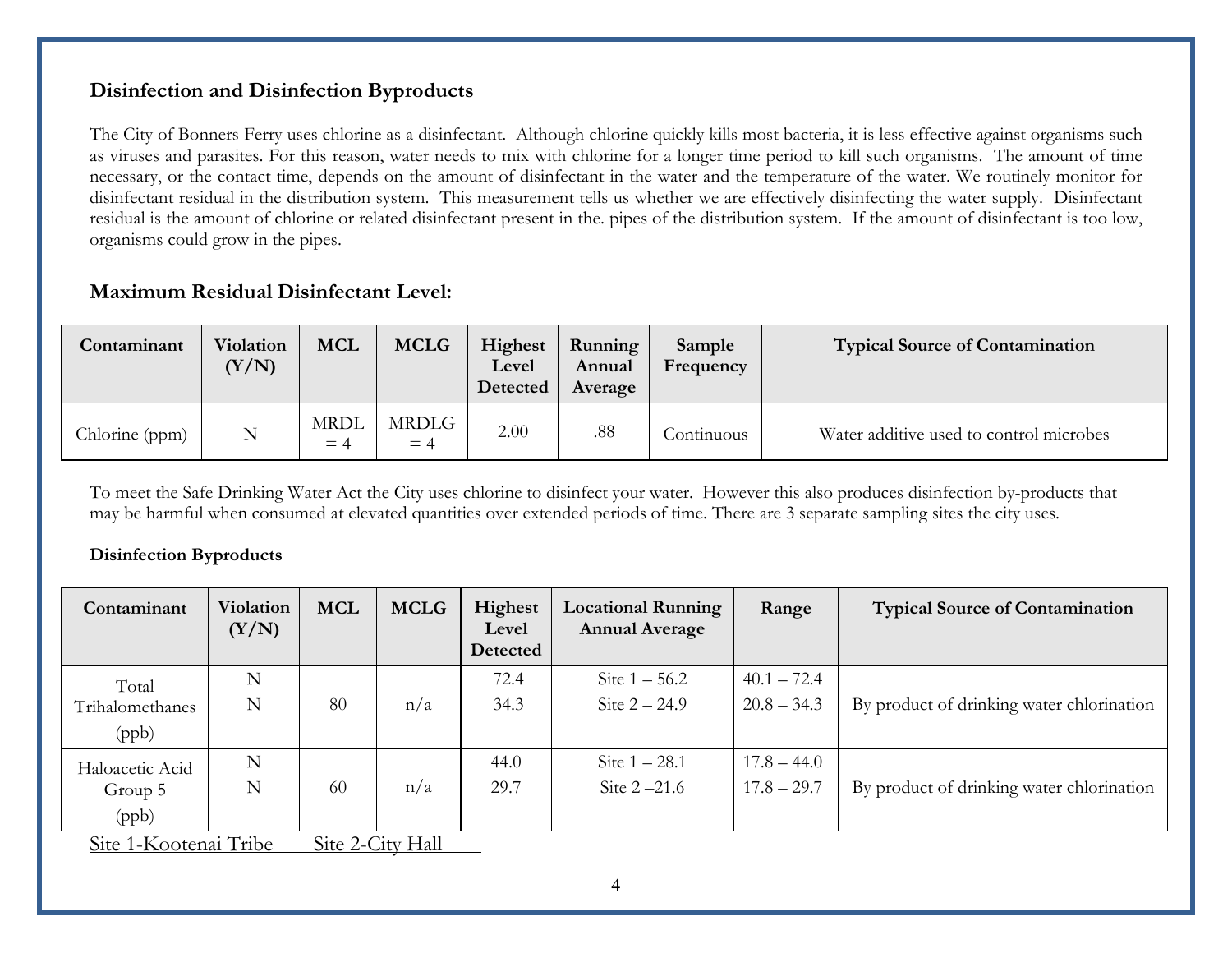## **Lead Informational Statement (Health effects and ways to reduce exposure)**

If present, elevated levels of lead can cause serious health problems, especially for pregnant women and young children. Lead in drinking water is primarily from materials and components associated with service lines and home plumbing. The City of Bonners Ferry is responsible for providing high quality drinking water, but cannot control the variety of materials used in plumbing components.

When your water has been sitting for several hours, you can minimize the potential for lead exposure by flushing your tap for 30 seconds to 2 minutes before using water for drinking or cooking. If you are concerned about lead in your drinking water, you may wish to have your water tested. Information on lead in drinking water, testing methods, and steps you can take to minimize exposure is available form the Safe Drinking Water Hotline or at [http://www.epa.gov/safewater/lead.](http://www.epa.gov/safewater/lead)

# **Lead and Copper**

| Contaminant     | Action<br>Level<br>(AL) | <b>MCLG</b>    | Date(s)<br>Collected | 90th<br>Percentile | No.<br>of<br>sites<br>above<br>AL | Violation<br>Y/N | <b>Possible Source of</b><br>Contamination                                        | <b>Health Effects Language</b>                                                                                                                                                                                                                                                                                                                                                                                                     |
|-----------------|-------------------------|----------------|----------------------|--------------------|-----------------------------------|------------------|-----------------------------------------------------------------------------------|------------------------------------------------------------------------------------------------------------------------------------------------------------------------------------------------------------------------------------------------------------------------------------------------------------------------------------------------------------------------------------------------------------------------------------|
| Lead<br>(ppb)   | 15                      | $\overline{0}$ | 03/17/21             | 0.005              | $\overline{0}$                    | N                | Corrosion of<br>household<br>plumbing systems:<br>Erosion of natural<br>deposits. | Infants and children who drink water<br>containing lead in excess of the action<br>level could experience delays in their<br>physical or mental development.<br>Children could show slight deficits in<br>attention span and learning abilities.<br>Adults who drink this water over many<br>years could develop kidney problems or<br>high blood pressure.                                                                        |
| Copper<br>(ppm) | 1.3                     | 1.3            | 05/18/21             | 0.046              | $\theta$                          | N                | Corrosion of<br>household<br>plumbing systems:<br>Erosion of natural<br>deposits. | Copper is an essential nutrient, but some<br>people who drink water containing<br>copper in excess of the action level over<br>a relatively short amount of time could<br>experience gastrointestinal distress. Some<br>people who drink water containing<br>copper in excess of the action level over<br>many years could suffer liver or kidney<br>damage. People with Wilson's Disease<br>should consult their personal doctor. |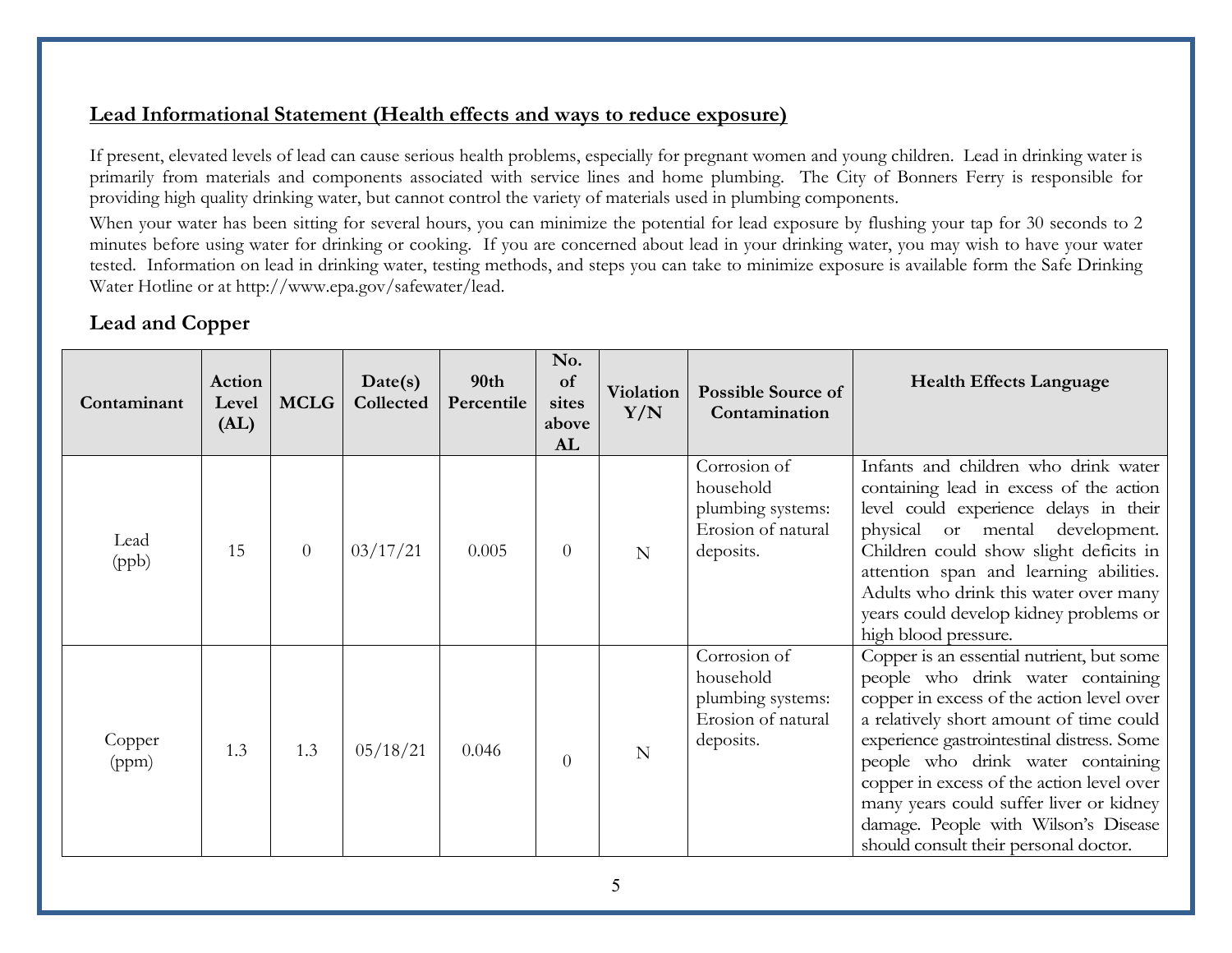# **Turbidity Testing**

Turbidity is a measure of the cloudiness of the water. We monitor it because it is a good indicator of water quality. Turbidity has no health effects. However, turbidity can interfere with disinfection and provide a medium for microbial growth. Turbidity may indicate the presence of disease causing organisms. These organisms include bacteria, viruses, and parasites which can cause symptoms such as nausea, cramps, diarrhea, and associated headaches. These symptoms are not caused only by organisms in drinking water. If you experience any of these symptoms and they persist, you may want to seek medical advice.

#### **Turbidity Results:**

| Turbidity/Units | MCL/TT                                             | <b>MCLG</b> | Highest<br>Level<br>Found                                  | Range        | <b>Sample Period</b> | Violation<br>Y/N | <b>Typical Source</b> |
|-----------------|----------------------------------------------------|-------------|------------------------------------------------------------|--------------|----------------------|------------------|-----------------------|
|                 | 1 NTU                                              |             | .273                                                       | $.02 - .273$ | Continuous           | N                | Soil runoff           |
| Turbidity (NTU) | $95\%$ of all<br>samples must<br>be $\leq 0.3$ NTU | $\theta$    | $>95\%$ of<br>all samples<br>were $\leq 0.3$<br><b>NTU</b> | n/a          | Continuous           | N                | Soil runoff           |

### **Coliform Bacteria Monthly Testing**

Coliform Samples are procured at three different sample sites from three different Groups of sites that rotate every month. Group one sample sites are taken at the Community Hospital, City Hall and the local Forest Service office. Group two samples are taken at Boundary Tractor, The local Senior Apartments and the Panhandle Health Office. Group three samples are taken at the local Fires Station, Zip Trip, and The Kootenai Tribe.